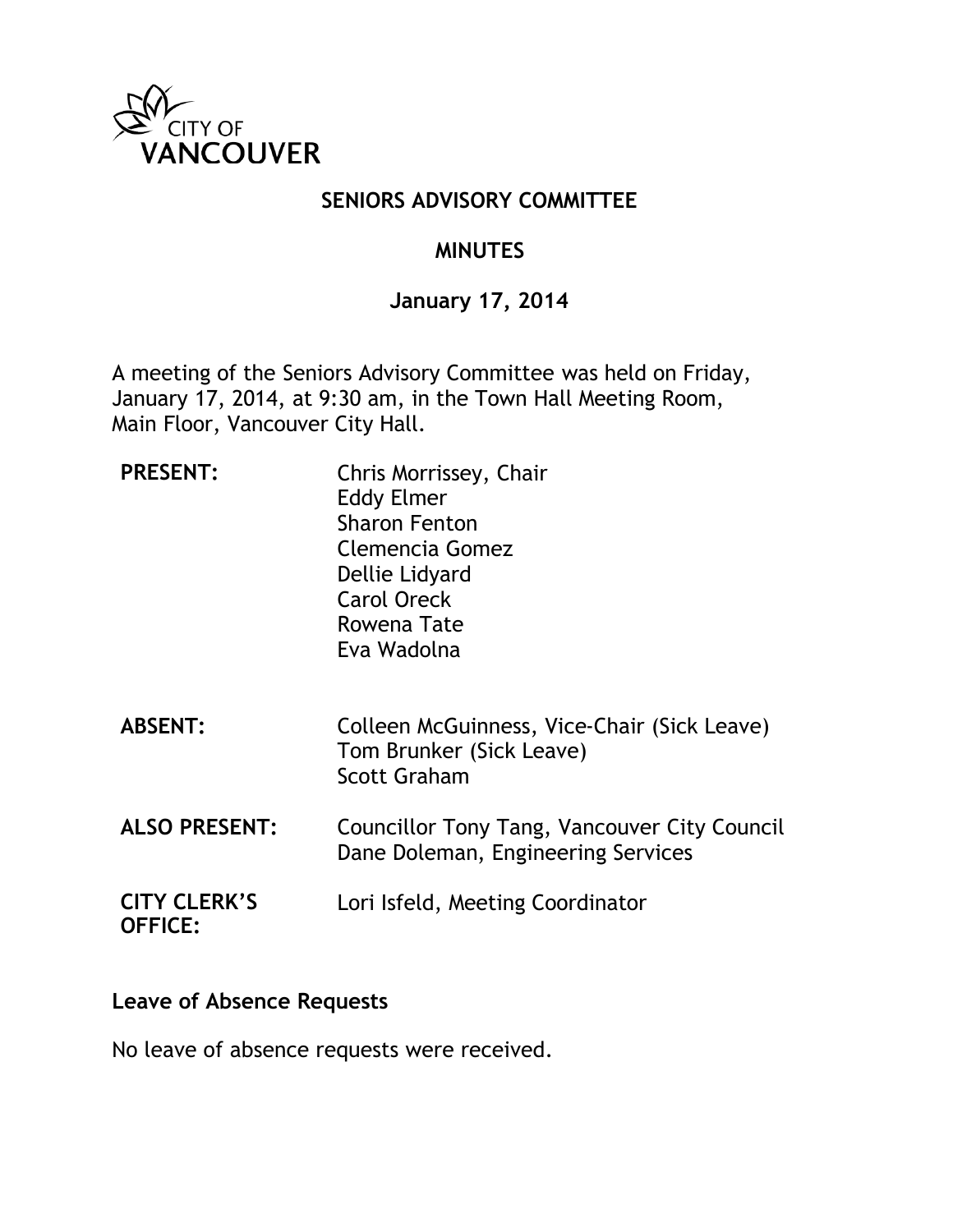### **Approval of Minutes**

MOVED by Rowena Tate SECONDED by Carol Oreck

> THAT the minutes of the regular meeting on November 15, 2013, and special meeting on December 13, 2013, be approved.

CARRIED UNANIMOUSLY

MOVED by Eva Wadolna SECONDED by Eddy Elmer

> THAT the notes of the October 18 and December 13, 2013, working sessions, be approved (with typographical corrections to the October 18, 2013 notes).

CARRIED UNANIMOUSLY

#### **1. Business arising from the previous meeting**

a. Pearson Dogwood - Follow-up

Sharon Fenton reviewed a letter received from Vancouver Coastal Health. It was noted the Pearson Dogwood Policy Statement is on the agenda for the Standing Committee on Planning, Transportation and Environment meeting on Wednesday, January 22, 2014.

Following discussion regarding the Policy Report, the Chair requested that any comments and concerns be sent to her for discussion at the next meeting. She also agreed to speak at the Standing Committee meeting on behalf of the Committee.

\* \* \* \* \*

*The Committee agreed to vary the order of the agenda to deal with Items 3 and 4 before Item 2. For ease of reference, the minutes are recorded in numerical order.*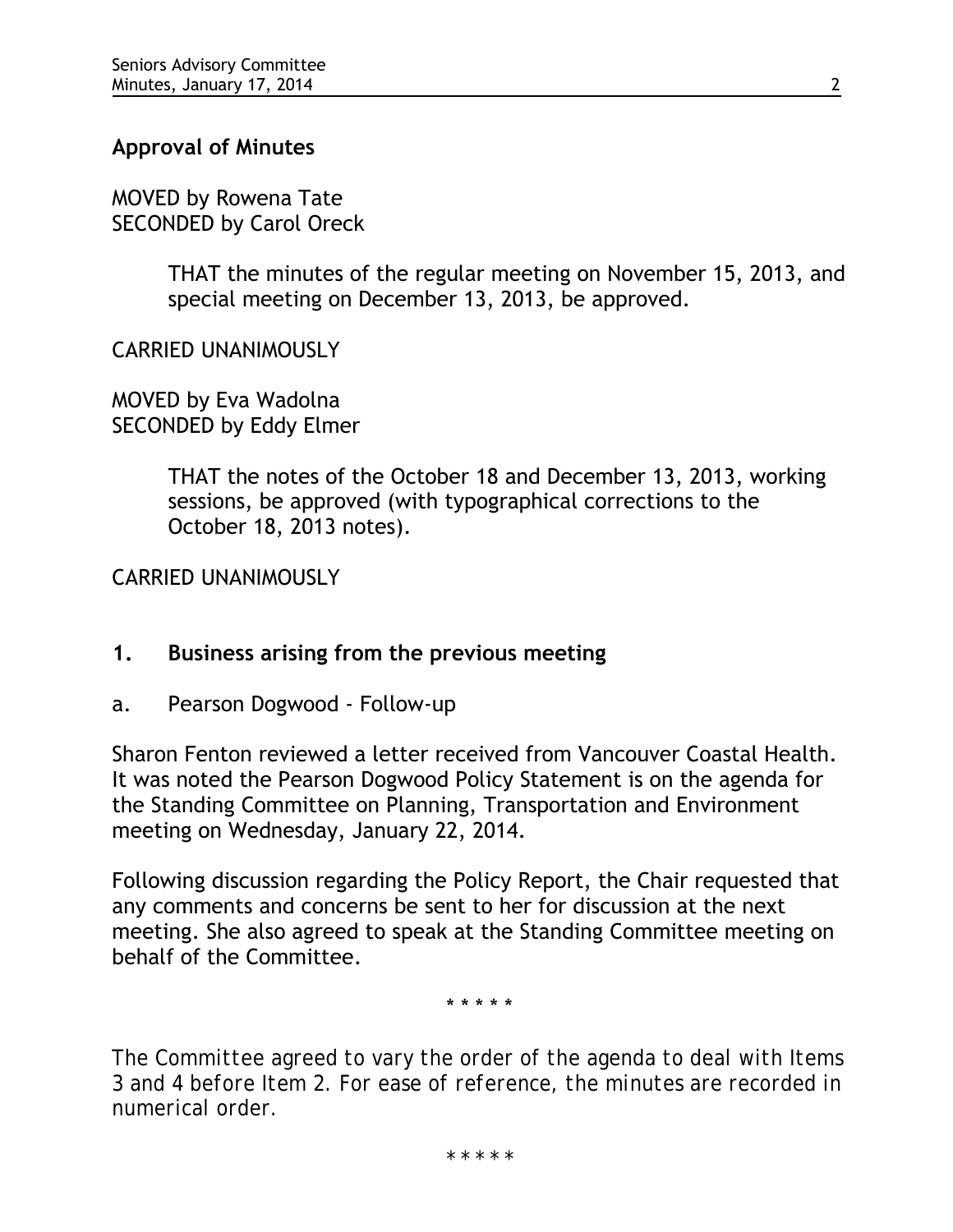## **2. Presentations**

## a. Casa Mia

Grant Miller reviewed the application for a new residential care facility at the Casa Mia site on Southwest Marine Drive, and responded to questions. The Committee provided comments on various features of the proposed development.

Councillor Tang noted the importance of providing a response to staff prior to referral to Public Hearing. The Chair requested that comments be provided to her by January 27, 2014.

b. Compass Card Briefing

Postponed.

c. Dementia Actions – Staff Update

Postponed.

## **3**. **Committee Liaison reports**

Councillor Tang provided an update on the status of the motion regarding integrated care. Councillor Tang and Sharon Fenton agreed to work together on next steps in putting the motion forward to Council and the UBCM.

## **4. Subcommittee Reports**

a. Communication and Outreach

Eddy Elmer provided an update on recent Subcommittee activities. He advised The Subcommittee will be providing outreach to the West End Seniors' Network and Jewish Seniors' Centre.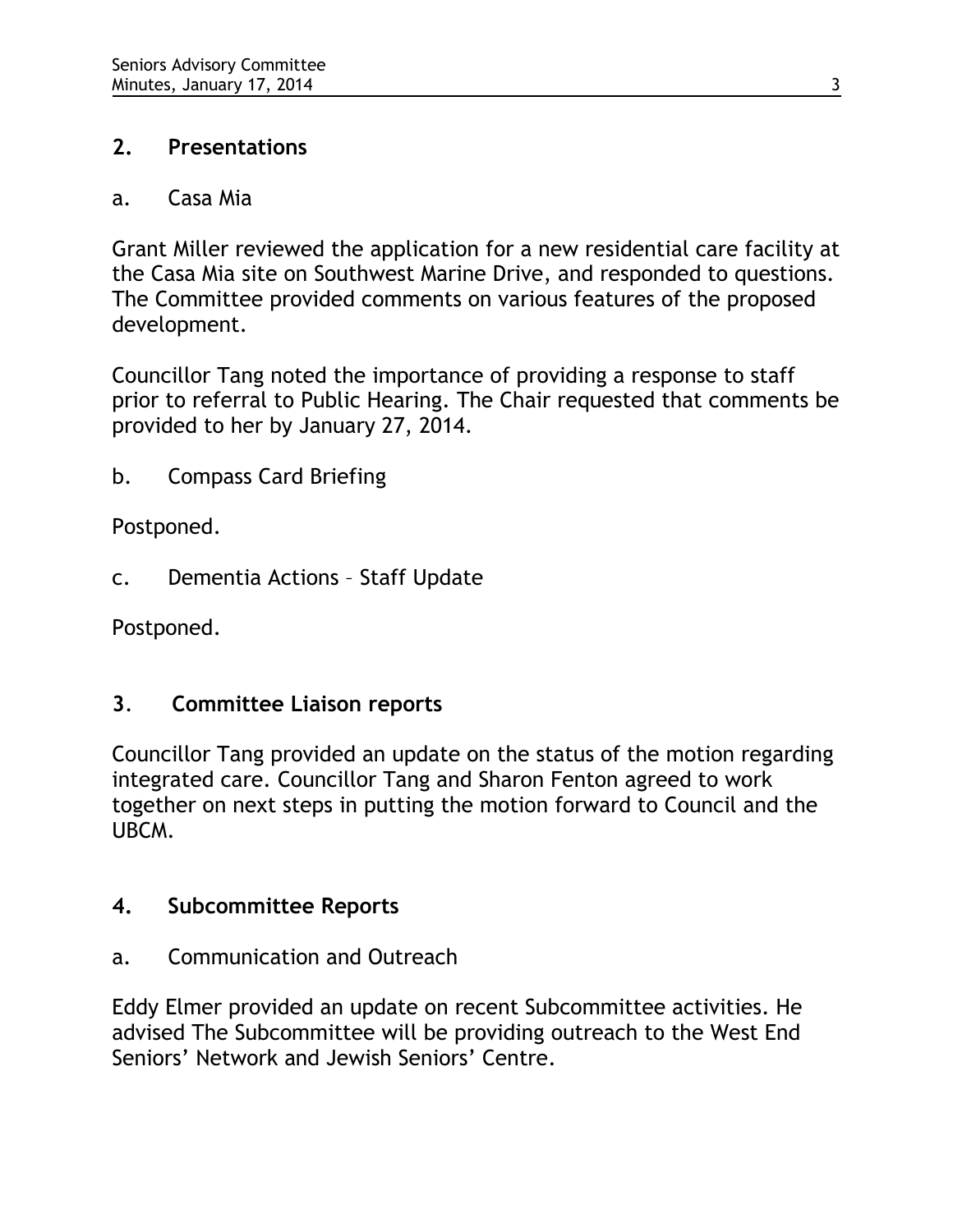Concern was expressed regarding loss of support and funding for seniors centres. Following discussion it was agreed that Clemencia Gomez will conduct research on the matter and work with Eddy Elmer and Colleen McGuiness on a report setting out the issues.

It was noted Chris Morrissey and Colleen McGuinness are working on the New Horizons grant proposal.

b. Housing

Postponed.

c. Transportation and Mobility

Following discussion regarding TransLink's Custom Transit Service Review, it was

MOVED by Dellie Lidyard SECONDED by Clemencia Gomez

**A. Opposition to Implementation of In-person and/or Telephone Application Process for HandyDART Users**

WHEREAS:

- i. The process discourages persons from applying for HandyDART service because it can be embarrassing, invasive and intimidating, and thus will unfairly reduce the number of applicants. (In cities where this process has been introduced, reductions of applications between 20 and 50% have been reported.)
- ii. The process discriminates against the frailest and most vulnerable users, including those with mental health conditions or cognitive disabilities, and persons with English language barriers.
- iii. The process is very expensive and the funds allocated would be better used for much needed improvements to the HandyDART service itself.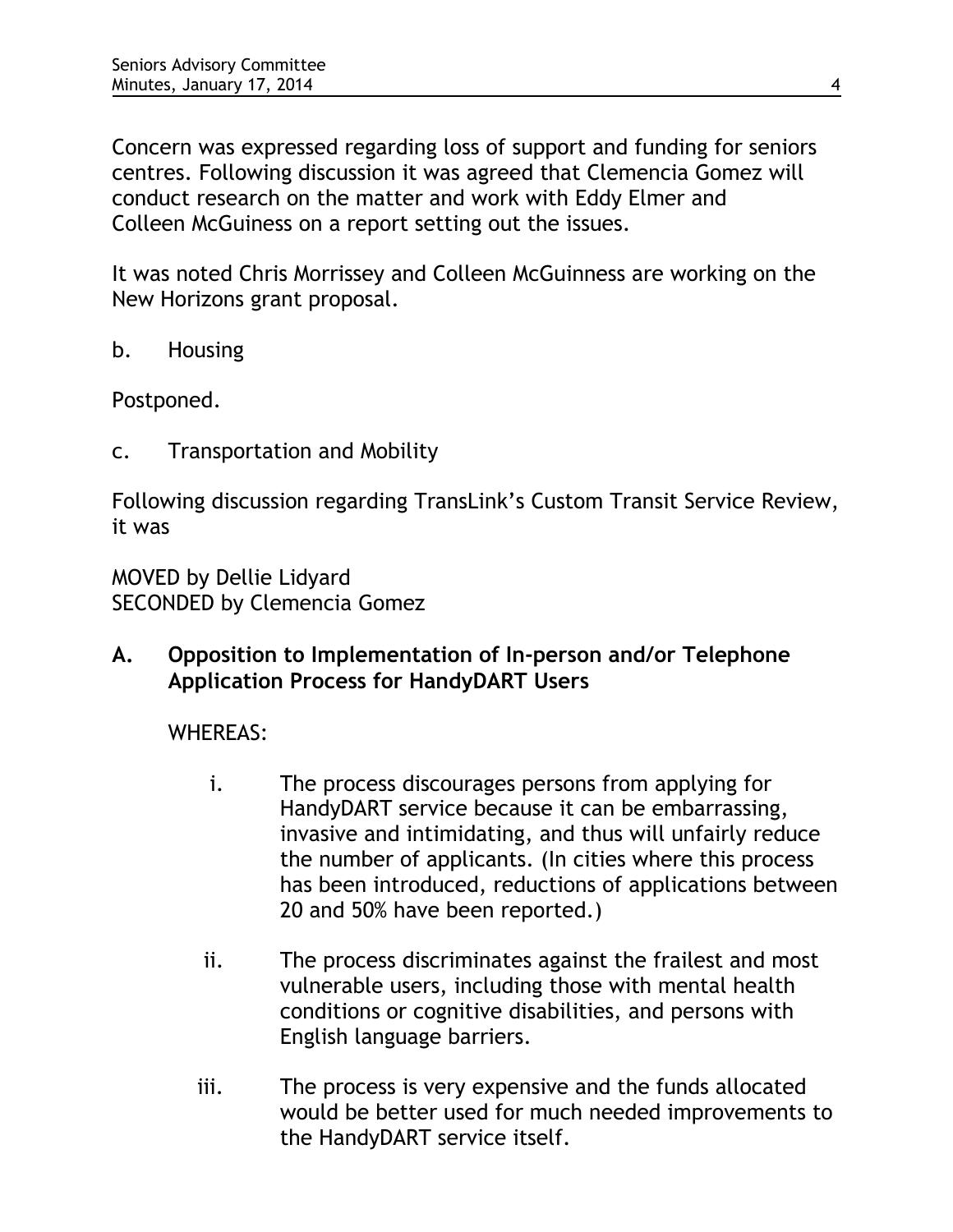THEREFORE be it resolved that the City of Vancouver Seniors Advisory Committee recommends that TransLink continue to use the existing paper-only application process.

**B. Measures to Improve TransLink System Accessibility and HandyDART Cost-Effectiveness**

WHEREAS:

- i. The funding for all public transit is very limited, so efficiency measures are urgently needed.
- ii. HandyDART rides are the most expensive part of the public transit system.
- iii. The current need for HandyDART rides exceeds the supply, and this need will continue to rise substantially as the population of seniors increases.
- iv. Many of the actions needed to improve costeffectiveness and efficiency and increase the supply of HandyDART rides are simple and do not require additional funds.

THEREFORE be it resolved that the City of Vancouver Seniors Advisory Committee recommends that TransLink promptly implement the following measures:

- a. Increase the real accessibility of the conventional bus system, so more persons with disabilities can use the bus instead of the more expensive HandyDART system by:
	- i. Implementing a clear policy that bus drivers must load seniors and persons with disabilities first on conventional buses. Ensure that this policy is communicated to all drivers and supervisors, and that implementation is monitored and enforced.
	- ii. Implementing a clear policy that the two wheelchair positions on the bus are reserved for persons using wheelchairs, and that drivers should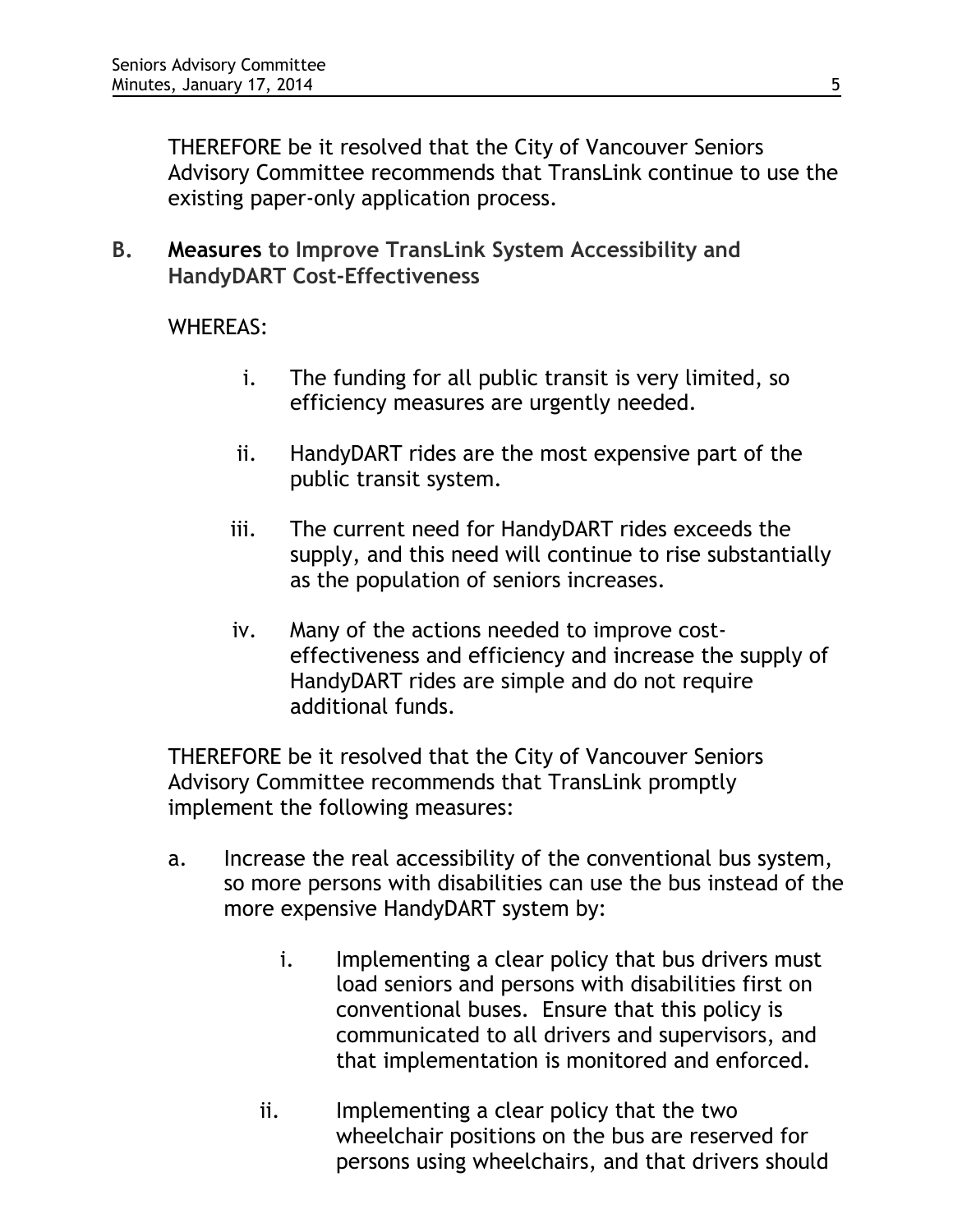ask anyone in those locations without a wheelchair to vacate the seat if a person using a wheelchair wants to board. People with other disabilities and seniors seated in those seats must be provided with other seats closest to them. Ensure that this policy is communicated to all drivers and supervisors, and that its implementation is monitored and enforced, and further ensure that there is adequate signage in place to this effect.

- iii. Ensuring a "no trip denial" policy for persons with disabilities using conventional buses, including the requirement to allow persons with wheelchairs to board at all bus stops whether they are labelled accessible or not.
- iv. Implementing a free conventional bus ride system for persons with disabilities, similar to the free ride program currently in place for persons who are blind.
- b. Increase the number of Custom Transit rides available without increasing funding by:
	- i. Increasing the use of taxis within the HandyDART system to at least 50% of the service. This would increase the total number of rides by about 50% and would likely eliminate the trip denial rate.
	- ii. Decreasing the user fee for TaxiSavers from 50% to 25% and increasing the value of TaxiSavers that can be purchased monthly from \$100 to \$300. This will divert significant number of rides from the more expensive HandyDART system, and still provide rides at a lower cost than HandyDART. It will also provide users with access to spontaneous rides.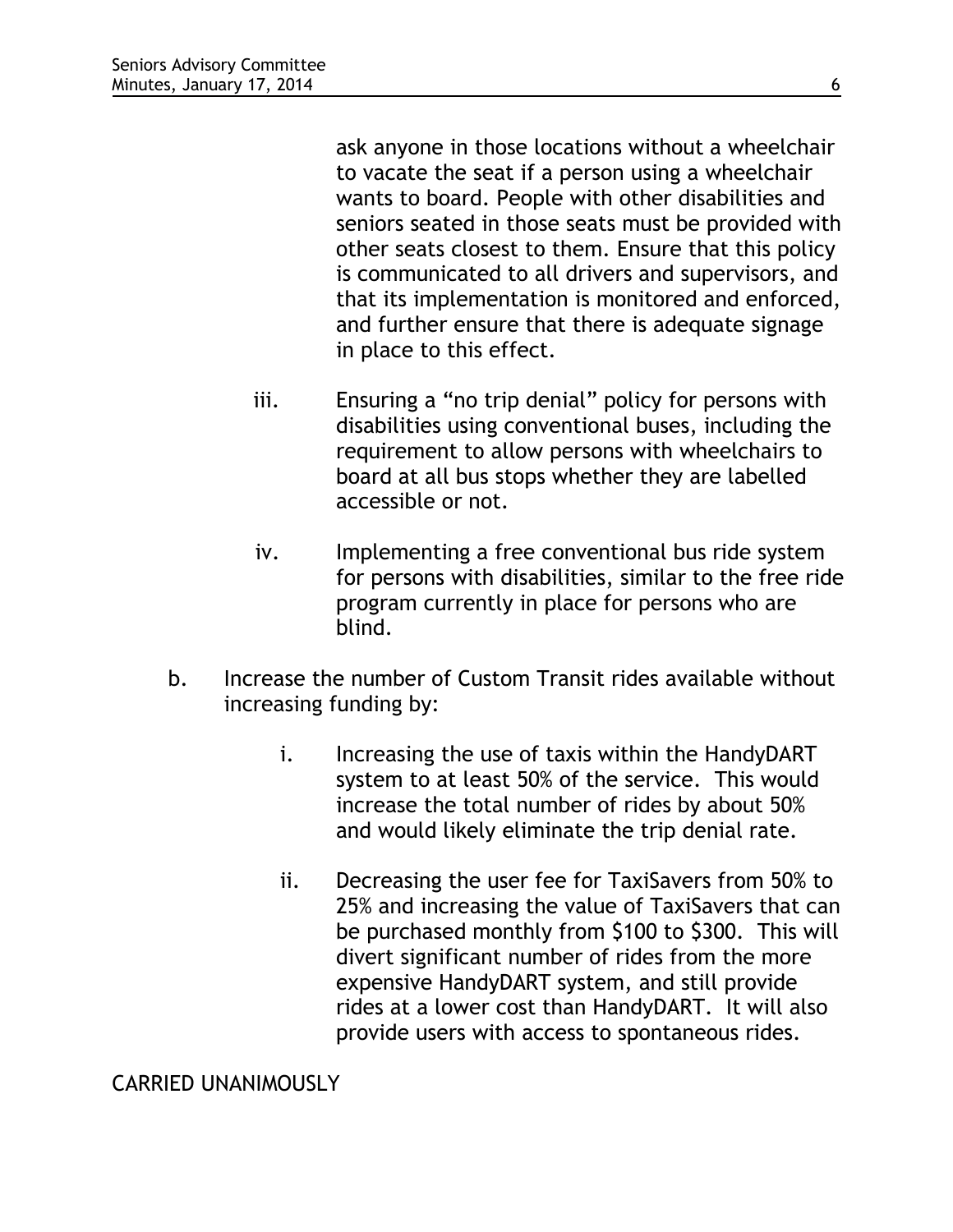#### b. Pets and Apartments

Postponed.

## **5. New business**

a. Carnegie Seniors Safety Concerns

The Committee discussed safety concerns for seniors being harassed outside of Carnegie Centre. Following discussion it was agreed that Clemencia Gomez and Carol Oreck will draft a letter for Councillor Tang and VPD Chief Jim Chu.

b. Canada Post

The Committee discussed potential impacts of upcoming change in postal service. It was noted that majority of mailboxes in the West End will not be affected as most of the apartment buildings have mail boxes already installed.

## **ADJOURNMENT**

MOVED by Carol Oreck SECONDED by Eddy Elmer

THAT this meeting be adjourned.

CARRIED UNANIMOUSLY

## **Next Regular Meeting**

| DATE:  | May 9, 2014                                |
|--------|--------------------------------------------|
| TIME:  | $9:30 \text{ am}$                          |
| PLACE: | Town Hall, Main Floor, Vancouver City Hall |